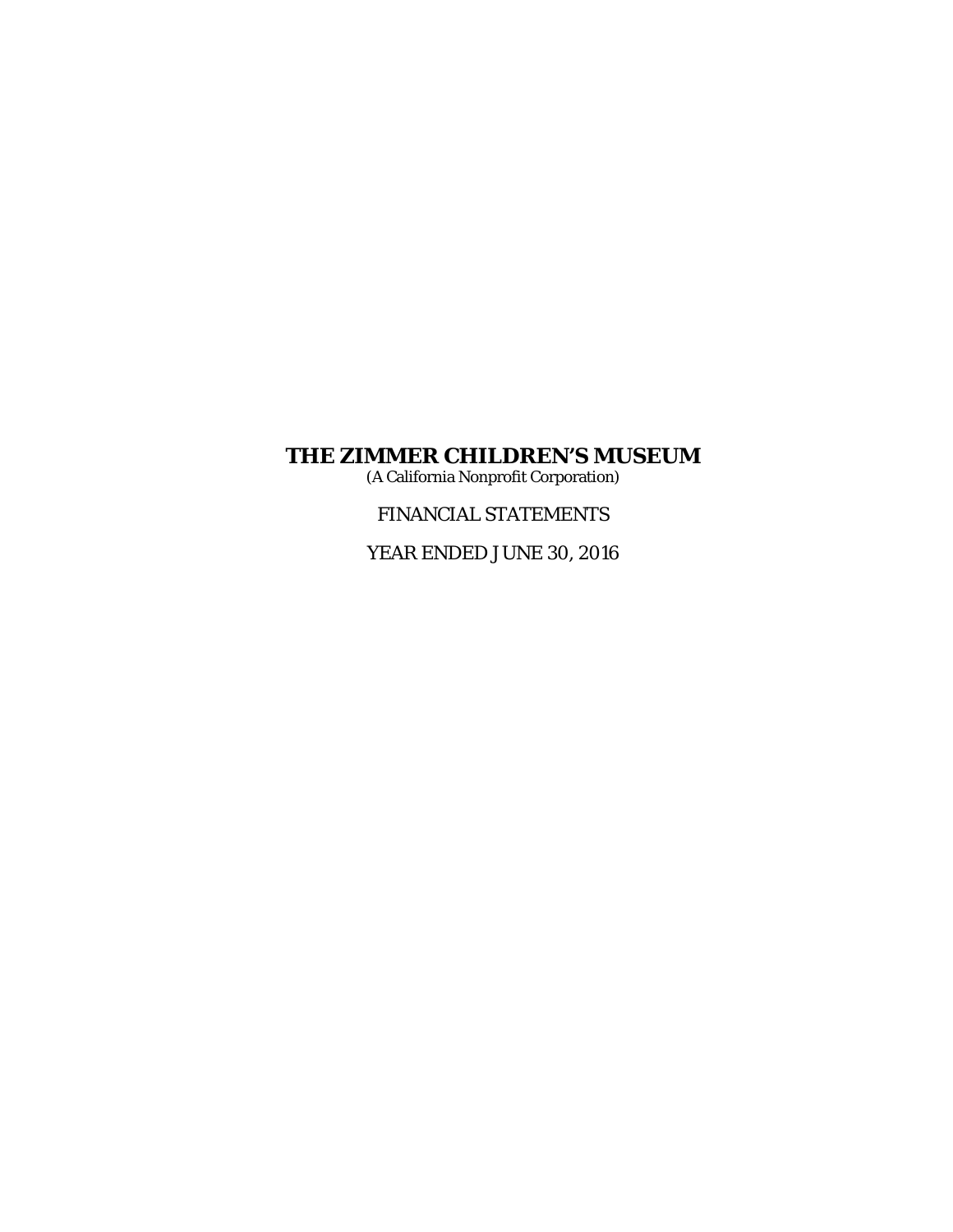(A California Nonprofit Corporation)

# FINANCIAL STATEMENTS

# YEAR ENDED JUNE 30, 2016

# **CONTENTS**

**Page 2 Page 2**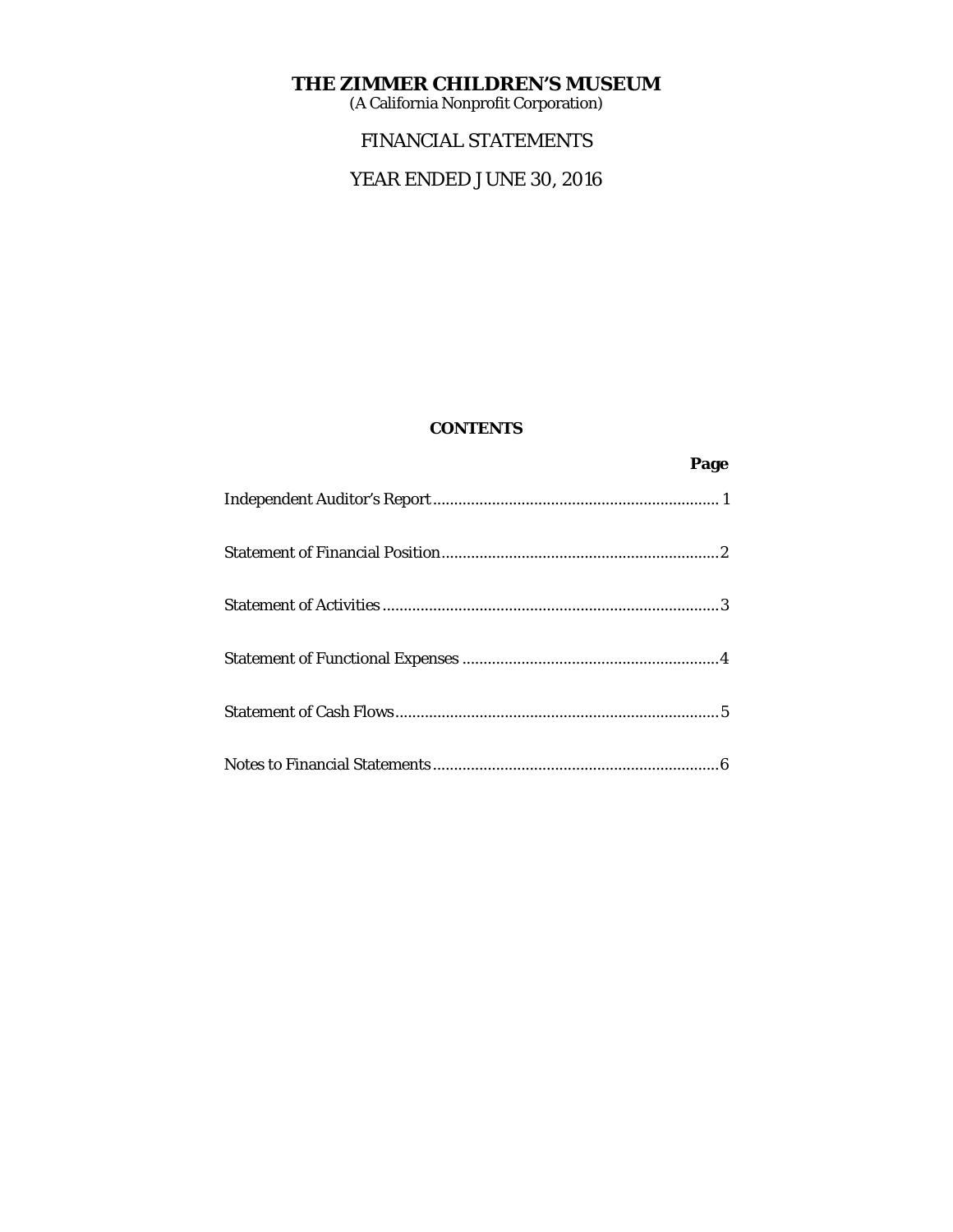# Green 10990 Wilshire Boulevard<br>
Hasson Los Angeles, CA 90024 **Janks**

10990 Wilshire Boulevard 310.873.1600 T<br>16<sup>th</sup> Floor 310.873.6600 F

www.greenhassonjanks.com

# **INDEPENDENT AUDITOR'S REPORT**

To the Board of Directors The Zimmer Children's Museum

#### **Report on the Financial Statements**

We have audited the accompanying financial statements of The Zimmer Children's Museum (the Museum), which comprise the statement of financial position as of June 30, 2016, and the related statements of activities, functional expenses and cash flows for the year then ended, and the related notes to the financial statements.

#### **Management's Responsibility for the Financial Statements**

Management is responsible for the preparation and fair presentation of these financial statements in accordance with accounting principles generally accepted in the United States of America; this includes the design, implementation, and maintenance of internal control relevant to the preparation and fair presentation of financial statements that are free from material misstatement, whether due to fraud or error.

#### **Auditor's Responsibility**

Our responsibility is to express an opinion on these financial statements based on our audit. We conducted our audit in accordance with auditing standards generally accepted in the United States of America. Those standards require that we plan and perform the audit to obtain reasonable assurance about whether the financial statements are free from material misstatement.

An audit involves performing procedures to obtain audit evidence about the amounts and disclosures in the financial statements. The procedures selected depend on the auditor's judgment, including the assessment of the risks of material misstatement of the financial statements, whether due to fraud or error. In making those risk assessments, the auditor considers internal control relevant to the entity's preparation and fair presentation of the financial statements in order to design audit procedures that are appropriate in the circumstances, but not for the purpose of expressing an opinion on the effectiveness of the entity's internal control. Accordingly, we express no such opinion. An audit also includes evaluating the appropriateness of accounting policies used and the reasonableness of significant accounting estimates made by management, as well as evaluating the overall presentation of the financial statements.

We believe that the audit evidence we have obtained is sufficient and appropriate to provide a basis for our audit opinion.

#### **Opinion**

In our opinion, the financial statements referred to above present fairly, in all material respects, the financial position of the Museum as of June 30, 2016, and the changes in its net assets and its cash flows for the year then ended in accordance with accounting principles generally accepted in the United States of America.

*Green Hasson & Janks LLP* 

November 29, 2016 Los Angeles, California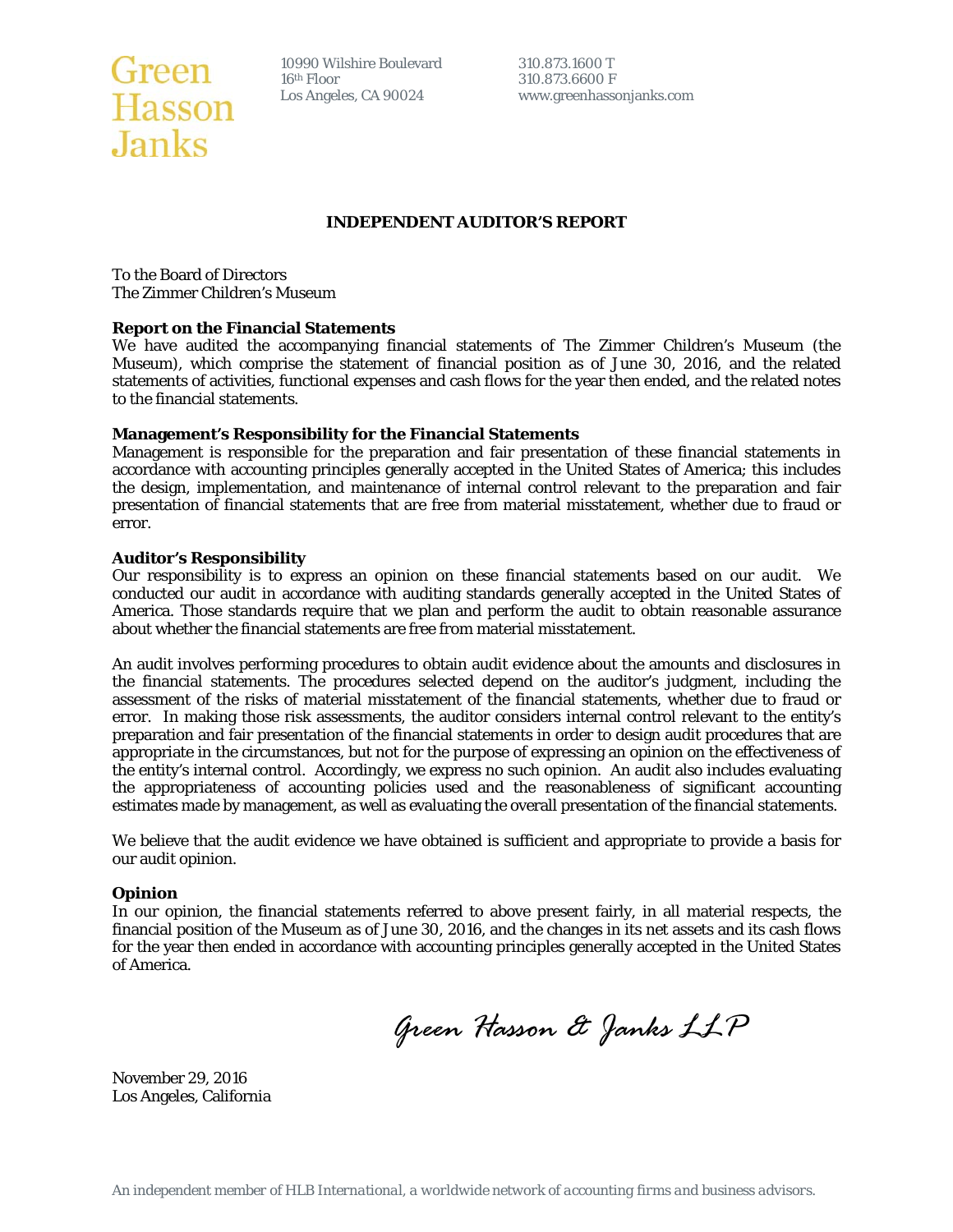(A California Nonprofit Corporation)

# STATEMENT OF FINANCIAL POSITION June 30, 2016

# **ASSETS**

| Cash                                            | $\mathsf{S}$ | 2,639   |
|-------------------------------------------------|--------------|---------|
| <b>Investments</b>                              |              | 523,080 |
| <b>Contributions Receivable</b>                 |              | 150,806 |
| <b>Prepaid Expenses</b>                         |              | 39,607  |
| <b>Property and Equipment (Net)</b>             |              | 168,872 |
| <b>TOTAL ASSETS</b>                             |              | 885,004 |
|                                                 |              |         |
| <b>LIABILITIES AND NET ASSETS</b>               |              |         |
| <b>LIABILITIES:</b>                             |              |         |
| <b>Accounts Payable and Accrued Liabilities</b> | \$           | 85,280  |
| <b>Deferred Revenue</b>                         |              | 268,059 |
| <b>TOTAL LIABILITIES</b>                        |              | 353,339 |
| <b>NET ASSETS:</b>                              |              |         |
| Unrestricted:                                   |              |         |
| Undesignated                                    |              | 8,585   |
| <b>Board Designated</b>                         |              | 523,080 |
| <b>TOTAL UNRESTRICTED NET ASSETS</b>            |              | 531,665 |
| <b>TOTAL LIABILITIES AND NET ASSETS</b>         | \$           | 885,004 |

The Accompanying Notes are an Integral Part of These Financial Statements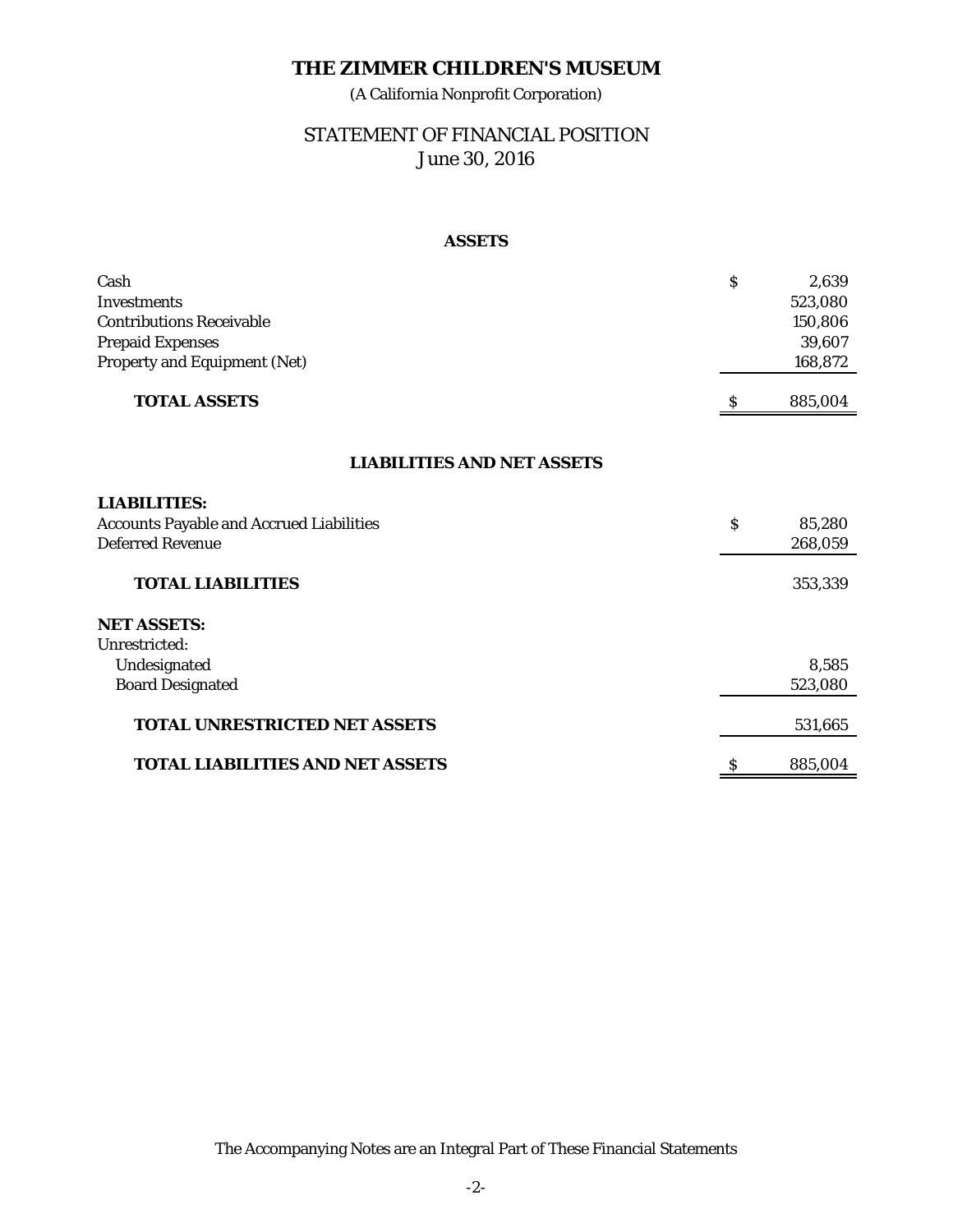(A California Nonprofit Corporation)

# STATEMENT OF ACTIVITIES Year Ended June 30, 2016

| <b>REVENUE AND SUPPORT:</b>                        |                           |           |
|----------------------------------------------------|---------------------------|-----------|
| Contributions                                      | $\boldsymbol{\mathsf{S}}$ | 406,212   |
| <b>Government Grants and Contracts</b>             |                           | 32,500    |
| <b>Foundation and Corporate Grants</b>             |                           | 500,300   |
| <b>Fees for Service</b>                            |                           | 572,489   |
| Membership Income                                  |                           | 136,964   |
| <b>Special Events (Net of Costs of Direct</b>      |                           |           |
| Donor Benefits of \$199,966)                       |                           | 582,184   |
| <b>Allocation from Jewish Federation Council</b>   |                           | 261,532   |
| <b>Investment Loss (Net)</b>                       |                           | (17, 496) |
| <b>TOTAL REVENUE AND SUPPORT</b>                   |                           | 2,474,685 |
| <b>EXPENSES:</b>                                   |                           |           |
| <b>Program Services:</b>                           |                           |           |
| <b>Museum</b>                                      |                           | 1,213,283 |
| youTHink                                           |                           | 547,188   |
| <b>TOTAL PROGRAM SERVICES</b>                      |                           | 1,760,471 |
| <b>Supporting Services:</b>                        |                           |           |
| <b>Management and General</b>                      |                           | 472,443   |
| Fundraising                                        |                           | 232,585   |
| <b>TOTAL SUPPORTING SERVICES</b>                   |                           | 705,028   |
| <b>TOTAL EXPENSES</b>                              |                           | 2,465,499 |
| <b>CHANGE IN NET ASSETS</b>                        |                           | 9,186     |
| <b>Unrestricted Net Assets - Beginning of Year</b> |                           | 522,479   |
| <b>UNRESTRICTED NET ASSETS - END OF YEAR</b>       | \$                        | 531,665   |

The Accompanying Notes are an Integral Part of These Financial Statements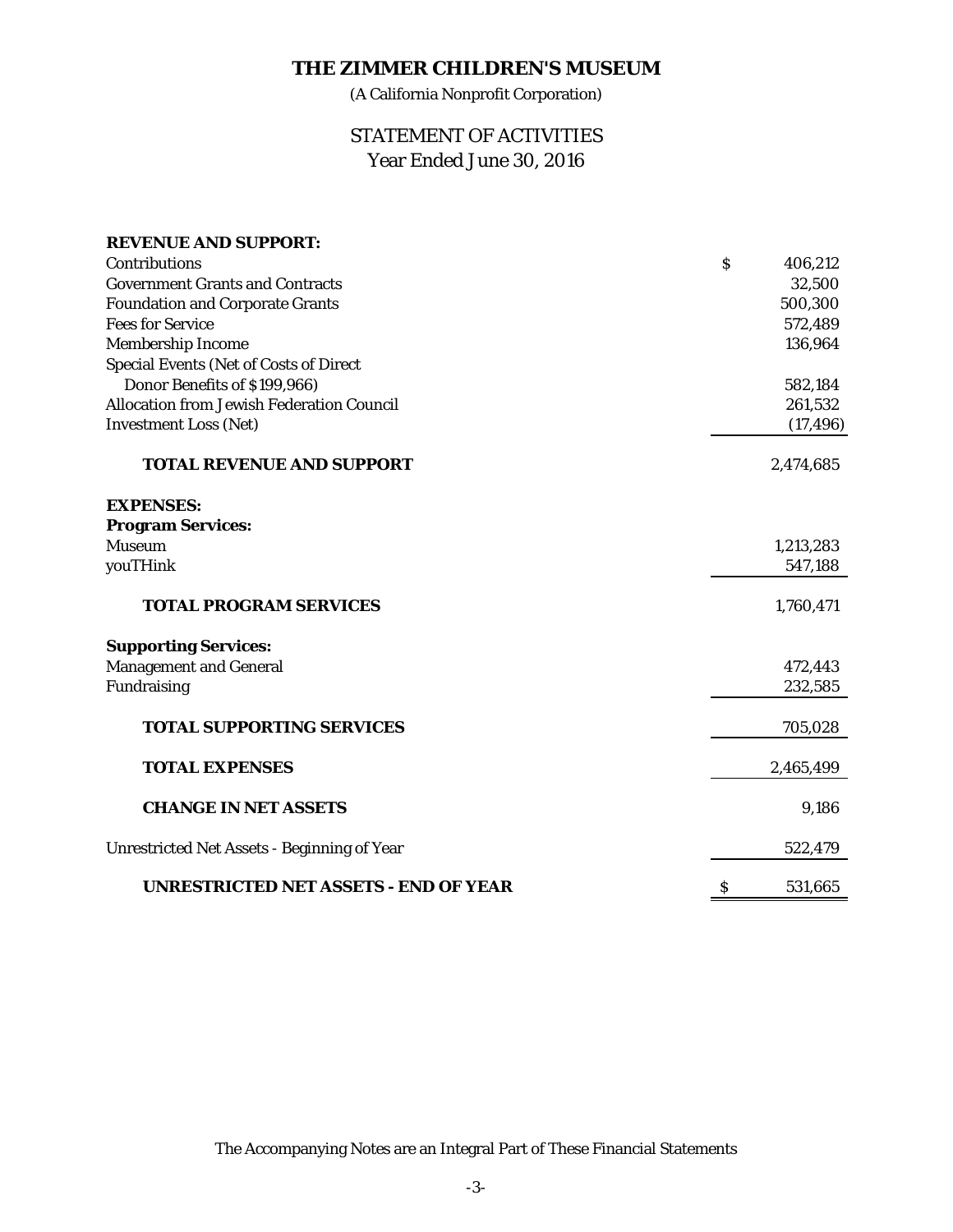(A California Nonprofit Corporation)

# STATEMENT OF FUNCTIONAL EXPENSES Year Ended June 30, 2016

|                                |                           | <b>Program Services</b> |              |          |                      | <b>Support Services</b> |              |             |    |             |                      |                 |    |              |
|--------------------------------|---------------------------|-------------------------|--------------|----------|----------------------|-------------------------|--------------|-------------|----|-------------|----------------------|-----------------|----|--------------|
|                                | <b>Museum</b>             |                         | youTHink     |          | <b>Total Program</b> |                         | Management   |             |    |             | <b>Total Support</b> |                 |    |              |
|                                |                           | Programs                |              | Programs |                      | <b>Services</b>         |              | and General |    | Fundraising |                      | <b>Services</b> |    | <b>Total</b> |
| Payroll                        | $\boldsymbol{\mathsf{S}}$ | 521,906                 | <sub>S</sub> | 291,425  | <sub>S</sub>         | 813,331                 | <sub>S</sub> | 323,324 \$  |    | 155,458 \$  |                      | 478,782         | S. | 1,292,113    |
| <b>Payroll Taxes and</b>       |                           |                         |              |          |                      |                         |              |             |    |             |                      |                 |    |              |
| <b>Employee Benefits</b>       |                           | 136,908                 |              | 89,708   |                      | 226,616                 |              | 67,326      |    | 33,551      |                      | 100,877         |    | 327,493      |
| <b>TOTAL PERSONNEL COSTS</b>   |                           | 658,814                 |              | 381,133  |                      | 1,039,947               |              | 390,650     |    | 189,009     |                      | 579,659         |    | 1,619,606    |
| <b>Bank Fees</b>               |                           | 14,269                  |              | 7,967    |                      | 22,236                  |              | 8,840       |    | 4,250       |                      | 13,090          |    | 35,326       |
| <b>Bad Debt</b>                |                           |                         |              |          |                      |                         |              | 2,000       |    |             |                      | 2,000           |    | 2,000        |
| Depreciation                   |                           | 24,833                  |              | 13,867   |                      | 38,700                  |              | 15,384      |    | 7,397       |                      | 22,781          |    | 61,481       |
| <b>Direct Program Expenses</b> |                           | 214,373                 |              | 83,108   |                      | 297,481                 |              |             |    |             |                      |                 |    | 297,481      |
| Equipment                      |                           | 2,592                   |              | 1,448    |                      | 4,040                   |              | 1,606       |    | 772         |                      | 2,378           |    | 6,418        |
| Insurance                      |                           | 2,702                   |              | 1,509    |                      | 4,211                   |              | 1,674       |    | 805         |                      | 2,479           |    | 6,690        |
| <b>Miscellaneous</b>           |                           | 861                     |              | 481      |                      | 1,342                   |              | 533         |    | 257         |                      | 790             |    | 2,132        |
| <b>Office Supplies</b>         |                           | 3,503                   |              | 1,956    |                      | 5,459                   |              | 2,170       |    | 1,043       |                      | 3,213           |    | 8,672        |
| Postage                        |                           | 1,477                   |              | 825      |                      | 2,302                   |              | 915         |    | 440         |                      | 1,355           |    | 3,657        |
| Printing                       |                           | 633                     |              | 353      |                      | 986                     |              | 392         |    | 188         |                      | 580             |    | 1,566        |
| <b>Professional Fees</b>       |                           | 47,014                  |              | 26,252   |                      | 73,266                  |              | 29,126      |    | 14,004      |                      | 43,130          |    | 116,396      |
| <b>Rent and Occupancy</b>      |                           | 227,498                 |              | 20,073   |                      | 247,571                 |              | 10,037      |    | 10,037      |                      | 20,074          |    | 267,645      |
| <b>Staff Training</b>          |                           | 395                     |              | 221      |                      | 616                     |              | 245         |    | 118         |                      | 363             |    | 979          |
| Telephone                      |                           | 8,876                   |              | 4,956    |                      | 13,832                  |              | 5,499       |    | 2,644       |                      | 8,143           |    | 21,975       |
| <b>Travel and Meetings</b>     |                           | 5,443                   |              | 3,039    |                      | 8,482                   |              | 3,372       |    | 1,621       |                      | 4,993           |    | 13,475       |
| <b>TOTAL FUNCTIONAL</b>        |                           |                         |              |          |                      |                         |              |             |    |             |                      |                 |    |              |
| <b>EXPENSES</b>                | <sub>S</sub>              | 1,213,283               | \$.          | 547,188  | <sub>S</sub>         | 1,760,471               | S.           | 472,443     | S. | 232,585     | -S                   | 705,028         | S  | 2,465,499    |

The Accompanying Notes are an Integral Part of These Financial Statements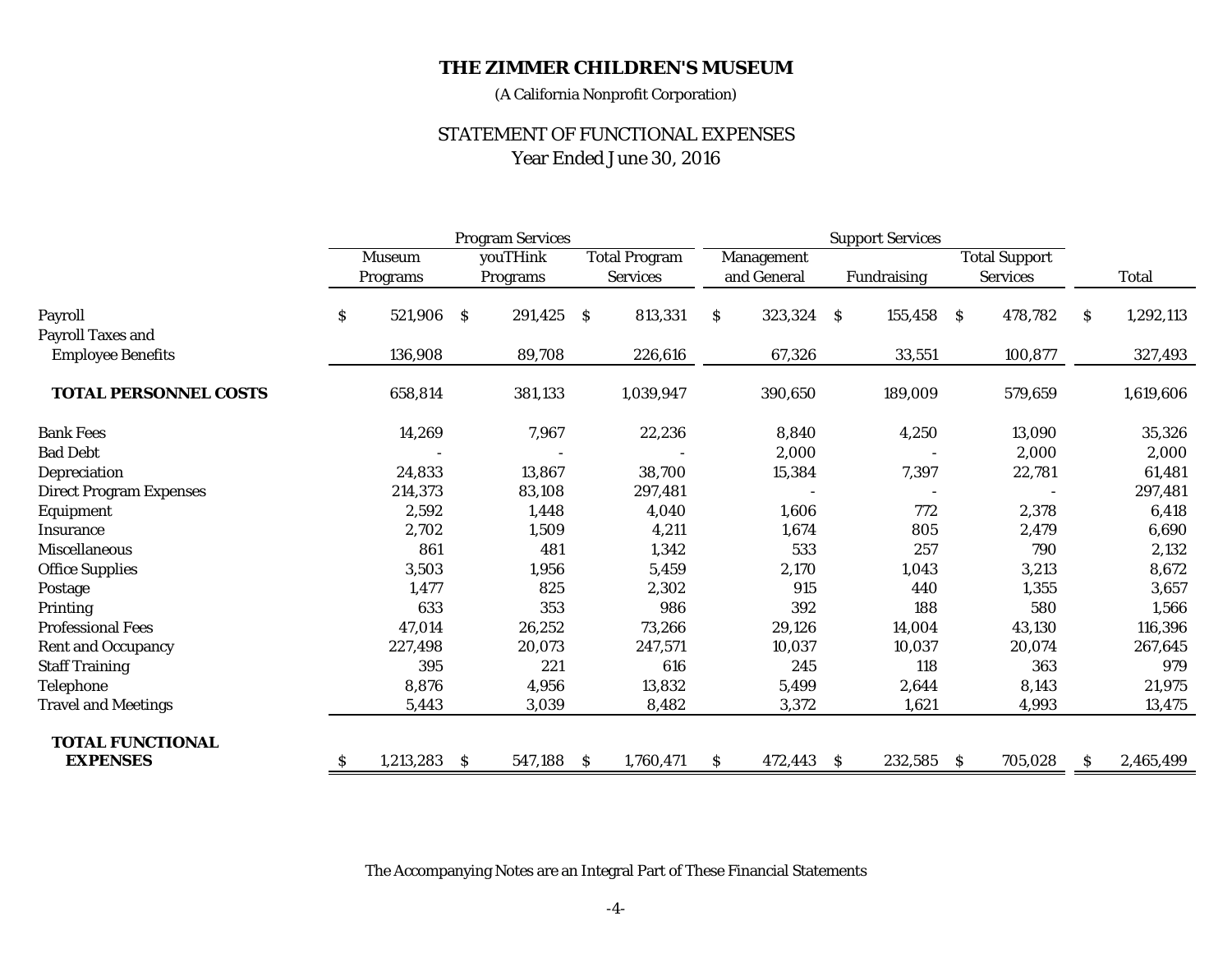(A California Nonprofit Corporation)

# Year Ended June 30, 2016 STATEMENT OF CASH FLOWS

| <b>CASH FLOWS FROM OPERATING ACTIVITIES:</b>            |                           |            |
|---------------------------------------------------------|---------------------------|------------|
| <b>Change in Net Assets</b>                             | $\boldsymbol{\mathsf{S}}$ | 9.186      |
| Adjustments to Reconcile Change in Net Assets to        |                           |            |
| Net Cash Provided by Operating Activities:              |                           |            |
| Depreciation                                            |                           | 61,481     |
| Net Realized and Unrealized Loss on Investments         |                           | 44,281     |
| <b>Contribution Received in the Form of Investments</b> |                           |            |
| Increase in:                                            |                           | (7, 413)   |
|                                                         |                           |            |
| <b>Contributions Receivable</b>                         |                           | (122, 844) |
| <b>Prepaid Expenses</b>                                 |                           | (10, 508)  |
| <b>Accounts Payable and Accrued Liabilities</b>         |                           | 40,394     |
| <b>Deferred Revenue</b>                                 |                           | 80,717     |
| NET CASH PROVIDED BY OPERATING ACTIVITIES               |                           | 95,294     |
| <b>CASH FLOWS USED IN INVESTING ACTIVITIES:</b>         |                           |            |
| <b>Proceeds from Sale of Investments</b>                |                           | 374,577    |
| <b>Purchases of Investments</b>                         |                           | (367, 961) |
| <b>Reinvested Interests and Dividends</b>               |                           | (26, 785)  |
| <b>Purchase of Property and Equipment</b>               |                           | (80, 672)  |
| <b>NET CASH USED IN INVESTING ACTIVITIES</b>            |                           | (100, 841) |
| <b>CASH FLOWS USED IN FINANCING ACTIVITIES:</b>         |                           |            |
| <b>Repayments on Line of Credit</b>                     |                           | (50,000)   |
|                                                         |                           |            |
| <b>NET DECREASE IN CASH</b>                             |                           | (55, 547)  |
| <b>Cash - Beginning of Period</b>                       |                           | 58,186     |
| <b>CASH - END OF PERIOD</b>                             | \$                        | 2.639      |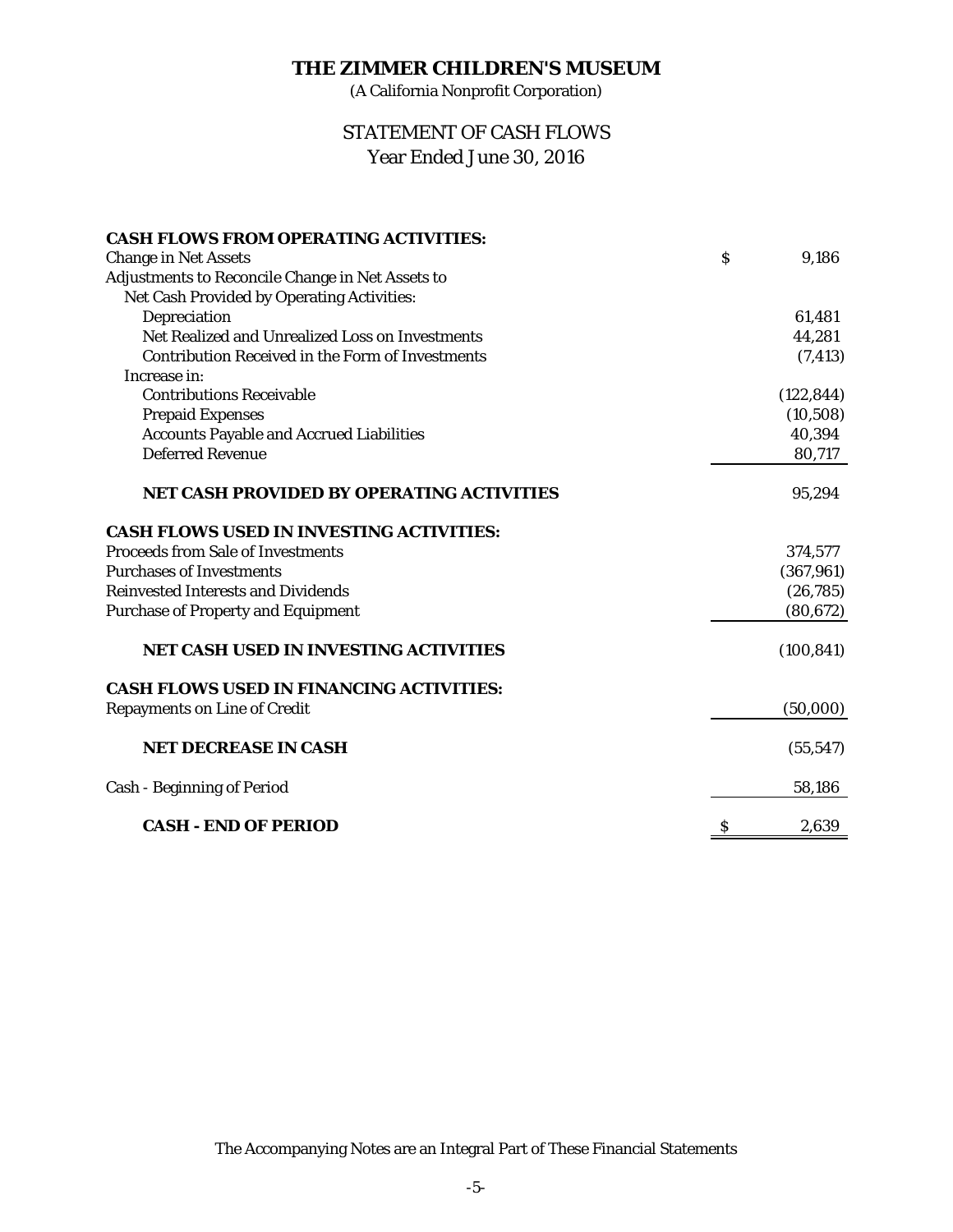(A California Nonprofit Corporation)

# NOTES TO FINANCIAL STATEMENTS June 30, 2016

# **NOTE 1 - ORGANIZATION**

The Zimmer Children's Museum (the Museum), a California nonprofit corporation, operates the *Zimmer Children's Museum* and *youTHink* in Los Angeles, California. The Museum incorporates community values and ethics to teach children and their families about making a difference in their homes and in the world. The Museum promotes community responsibility and cultural sensitivity by highlighting the concepts of respect for others, generosity of heart, helping those in need, accepting differences and celebrating uniqueness. Through its on-site activities and public school-based *youTHink* programs, the Museum reaches broad audiences and is a venue for visitors of varied backgrounds to discover shared ideals.

The Museum is an affiliated agency of the Jewish Federation Council of Greater Los Angeles (JFC). The accompanying financial statements exclude the accounts of JFC and any other organization affiliated with JFC, as the organizations operate independently and none of the assets of any organization are used to finance the operations of the other organizations. JFC provides certain services to the Museum including administration of the pension and other employee benefit plans, and obtaining general and liability insurance. The Museum reimburses JFC for the costs of these services on a monthly basis. The Museum received an allocation from JFC of \$261,532 for the year ended June 30, 2016.

## **NOTE 2 - SUMMARY OF SIGNIFICANT ACCOUNTING POLICIES**

#### **(a) BASIS OF PRESENTATION**

 The accompanying financial statements have been prepared on the accrual basis of accounting.

# **(b) ACCOUNTING**

 To ensure observance of certain constraints and restrictions placed on the use of resources, the accounts of the Museum are maintained in accordance with the principles of net assets accounting. This is the procedure by which resources for various purposes are classified for accounting and reporting purposes into net asset classes that are in accordance with specified activities or objectives. Accordingly, all financial transactions have been recorded and reported by net asset class as follows:

- **Unrestricted-Undesignated.** These generally result from revenues generated by receiving unrestricted contributions, providing services, and receiving income from investments less expenses incurred in providing program related services, raising contributions, and performing administrative functions. The Museum has \$8,585 of unrestricted undesignated net assets at June 30, 2016.
- **Unrestricted-Board Designated.** These are comprised of resources which the Board of Directors has designated for investment purposes to be maintained as reserves for future use to fund the general operations of the Museum with prior approval from the Board of Directors. Accordingly, these amounts are shown as Board designated net assets. The balance at June 30, 2016 was \$523,080.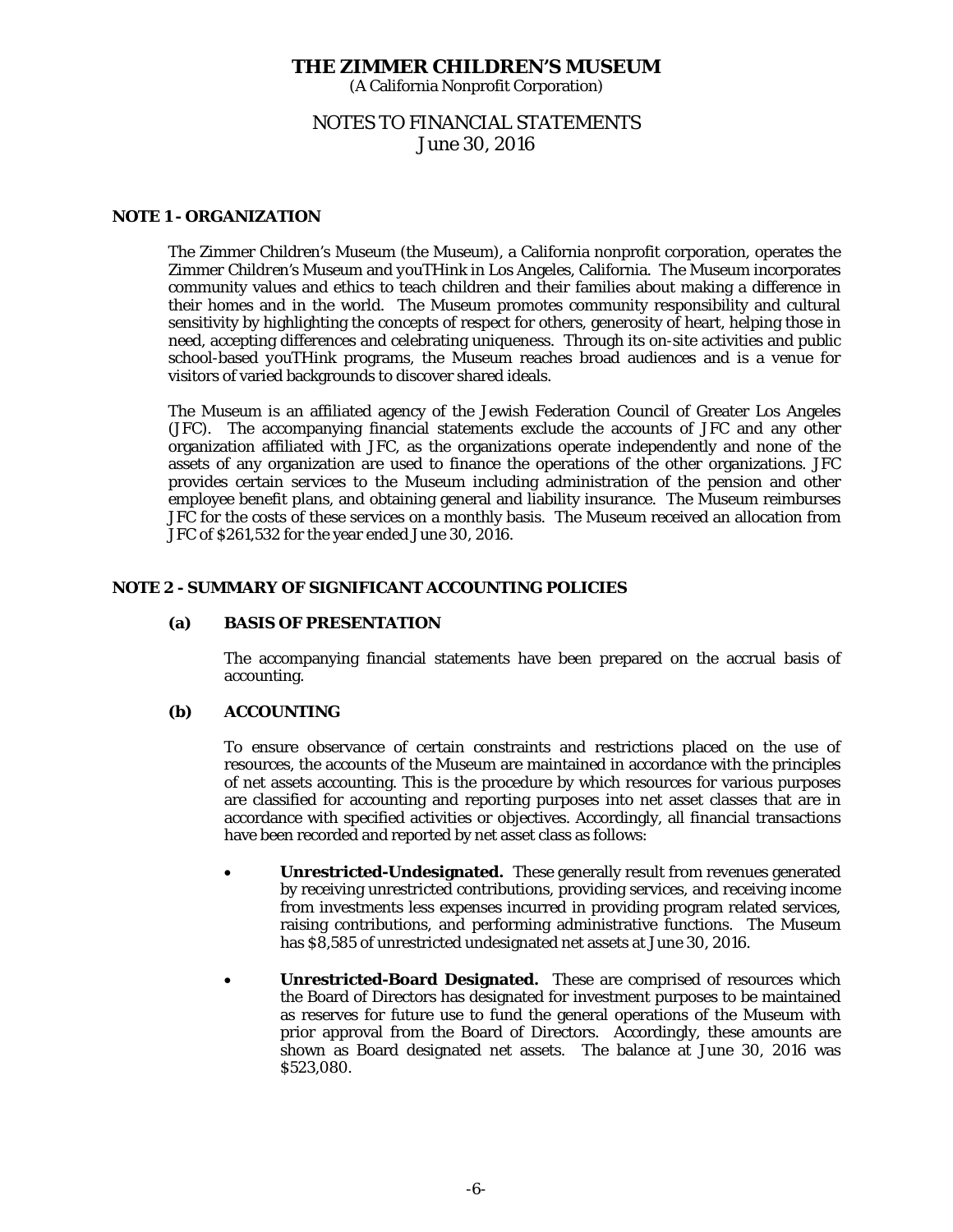(A California Nonprofit Corporation)

# NOTES TO FINANCIAL STATEMENTS June 30, 2016

# **NOTE 2 - SUMMARY OF SIGNIFICANT ACCOUNTING POLICIES** (continued)

# **(b) ACCOUNTING** (continued)

- **Temporarily Restricted.** The Museum reports gifts of cash and other assets as temporarily restricted support if they are received with donor stipulations that limit the use of the donated assets. When a donor restriction expires, that is, when a stipulated time restriction ends or the purpose of the restriction is accomplished, temporarily restricted net assets are reclassified to unrestricted net assets and reported in the statement of activities as net assets released from purpose or time restrictions. Donor restricted contributions whose restrictions have been met in the same reporting period are reported as unrestricted support in the statement of activities. The Museum has no temporarily restricted net assets at June 30, 2016.
- **Permanently Restricted.** These net assets are received from donors who stipulate that resources are to be maintained permanently, but permit the Museum to expend all of the income (or other economic benefits) derived from the donated assets. The Museum has no permanently restricted net assets at June 30, 2016.

## **(c) CASH**

The Museum maintains its cash in bank deposit accounts, which, at times, may exceed federally insured limits. The Museum has not experienced any losses in such accounts. The Museum believes it is not exposed to any significant credit risk on cash.

## **(d) INVESTMENTS**

Investments in cash equivalents, equity and debt securities with readily determinable market values are reported at fair value. The fair value of investments is valued at the closing price on the last business day of the fiscal year. Securities are generally held in custodial investment accounts administered by financial institutions.

Investment purchases and sales are accounted for on a trade-date basis. Interest and dividend income is recorded when earned. Gains or losses (including investments bought, sold, and held during the year), and interest and dividend income are reflected in the statement of activities as increases or decreases in unrestricted net assets unless their use is restricted by donor stipulations or by law.

Investment securities, in general, are exposed to various risks, such as interest rate, credit, and overall market volatility. Due to the level of risk associated with certain longterm investments, it is reasonably possible that changes in the values of these investments will occur in the near term and that such changes could materially affect the amounts reported in the statement of financial position.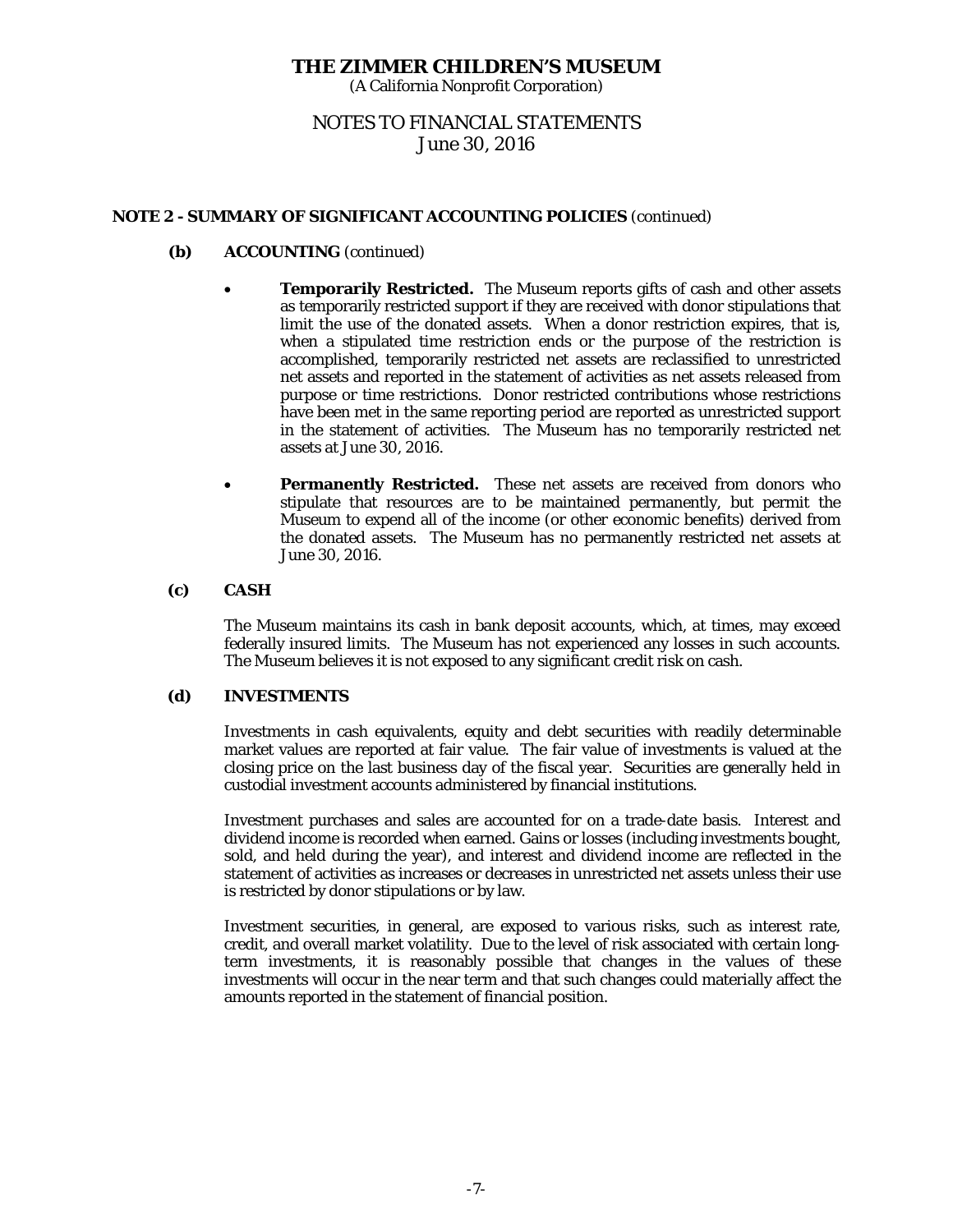(A California Nonprofit Corporation)

# NOTES TO FINANCIAL STATEMENTS June 30, 2016

## **NOTE 2 - SUMMARY OF SIGNIFICANT ACCOUNTING POLICIES** (continued)

# **(e) CONTRIBUTIONS AND CONTRIBUTIONS RECEIVABLE**

Unconditional contributions, including pledges, are recorded at fair value and are recognized as revenue in the period received. The Museum reports unconditional contributions as restricted support if such contributions are received with donor stipulations that limit the use of the donated assets. Conditional promises to give are not included as support until such time as the conditions are substantially met.

As of June 30, 2016, the Museum evaluated the collectability of contributions receivable and determined that an allowance for uncollectible contributions receivable was not deemed necessary.

#### **(f) PROPERTY AND EQUIPMENT**

Property and equipment are recorded at cost if purchased or at fair value at the date of donation if donated. Property and equipment are capitalized if the cost of the asset is greater than or equal to \$500 and the useful life is greater than one year. Depreciation is computed on the straight-line basis over the estimated useful lives of the property and equipment as follows:

| <b>Museum Exhibits</b>           | 7 Years |
|----------------------------------|---------|
| <b>Furniture and Equipment</b>   | 5 Years |
| <b>Computers and Information</b> |         |
| <b>Technology Equipment</b>      | 3 Years |

Expenditures for maintenance and repairs are charged to operations as incurred while renewals and betterments are capitalized.

## **(g) LONG-LIVED ASSETS**

The Museum reviews the carrying value of its long-lived assets for possible impairment whenever events or changes in circumstances indicate that the book value of the assets may not be recoverable. An impairment loss is recognized when the sum of the undiscounted future cash flows is less than the carrying amount of the asset, in which case a write-down is recorded to reduce the related asset to its estimated fair value. No impairment losses were recognized during the year ended June 30, 2016.

# **(h) REVENUE RECOGNITION AND DEFERRED REVENUE**

Fees for service revenues are recognized when service is rendered. Membership dues are recognized as income over the period of the membership. Deferred revenue includes funds received in advance for summer camp fees and prorated membership dues.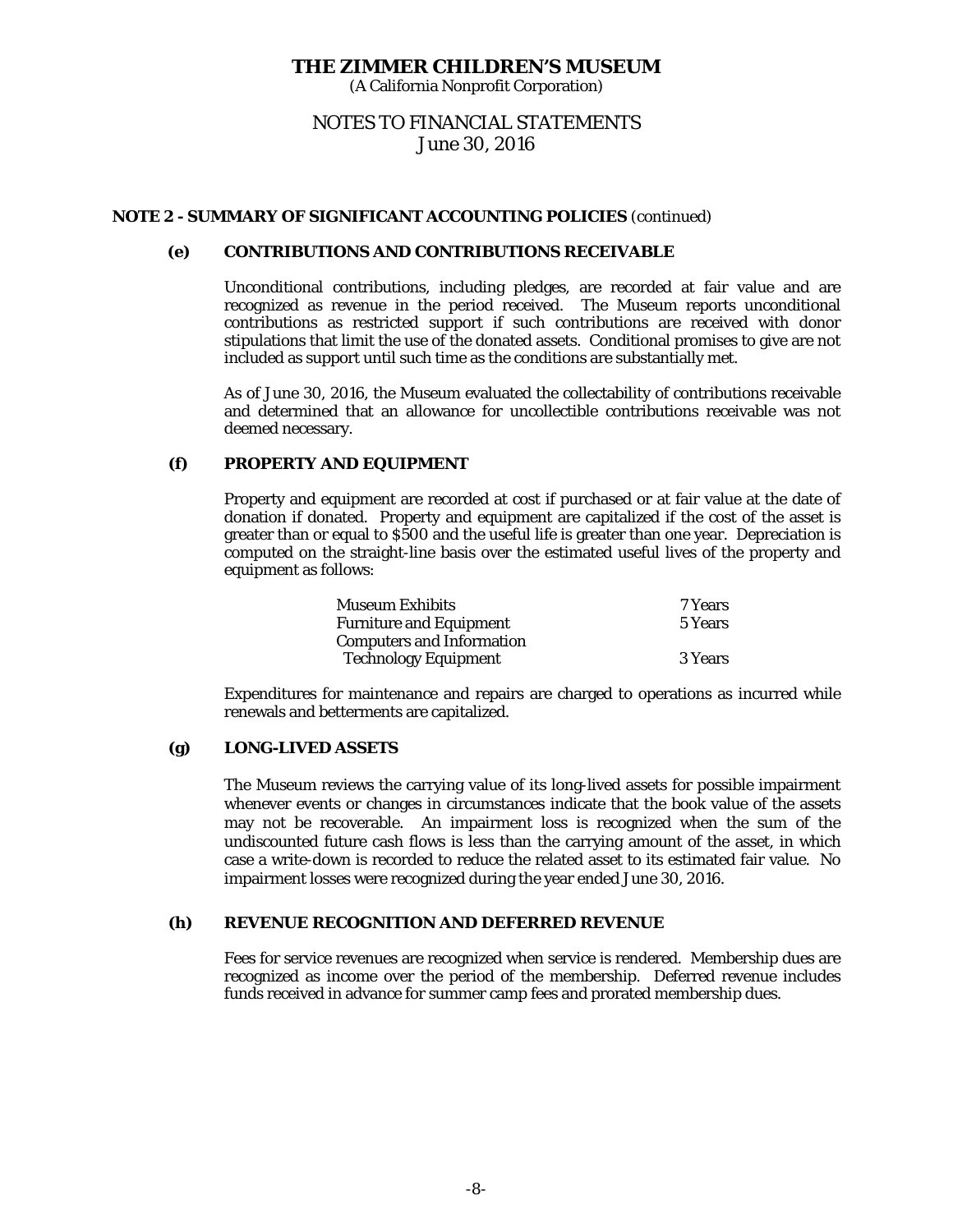(A California Nonprofit Corporation)

# NOTES TO FINANCIAL STATEMENTS June 30, 2016

#### **NOTE 2 - SUMMARY OF SIGNIFICANT ACCOUNTING POLICIES** (continued)

#### **(i) GOVERNMENT GRANTS AND CONTRACTS**

The Museum recognizes revenue to the extent of eligible costs incurred up to the maximum subcontract or grant amount.

#### **(j) CONTRIBUTED GOODS AND SERVICES**

Contributions of donated noncash assets are recorded at fair value in the period received. Contributions of donated services are recognized if the services received (a) create or enhance long-lived assets, or (b) require specialized skills provided by individuals possessing those skills, and would typically need to be purchased if not provided by donation. The Museum did not receive any in-kind donations of goods or services during the year ended June 30, 2016.

#### **(k) INCOME TAXES**

The Museum is exempt from taxation under Internal Revenue Code Section 501(c)(3) and California Revenue and Taxation Code Section 23701(d).

#### **(l) FUNCTIONAL ALLOCATION OF EXPENSES**

The costs of providing the Museum's programs and other activities have been presented in the statement of functional expenses. During the year, such costs are accumulated into separate groupings as either direct or indirect. Indirect or shared costs are allocated among program and support services by a method that best measures the relative degree of benefit. Allocations are based on management's estimate of the benefit derived from costs as they relate to each activity. Rent and depreciation are based on square footage. Other shared costs are based on employee salaries per department.

#### **(m) USE OF ESTIMATES**

The preparation of financial statements in conformity with accounting principles generally accepted in the United States of America requires management to make estimates and assumptions that affect reported amounts of assets, liabilities, revenues and expenses as of the date and for the period presented. Actual results could differ from those estimates.

#### **(n) NEW ACCOUNTING PRONOUNCEMENTS**

In February 2016, FASB issued Accounting Standards Update No. 2016-02, Leases (ASU 2016-02), which is intended to improve financial reporting about leasing transactions. The new standard will require organizations that lease assets with terms of more than 12 months to recognize on the statement of financial position the assets and liabilities for the rights and obligations created by those leases. The ASU also will require disclosures to help financial statement users better understand the amount, timing, and uncertainty of cash flows arising from leases. These disclosures include qualitative and quantitative requirements and providing additional information about the amounts recorded in the financial statements. For the Museum, the ASU will be effective for the year ending June 30, 2021.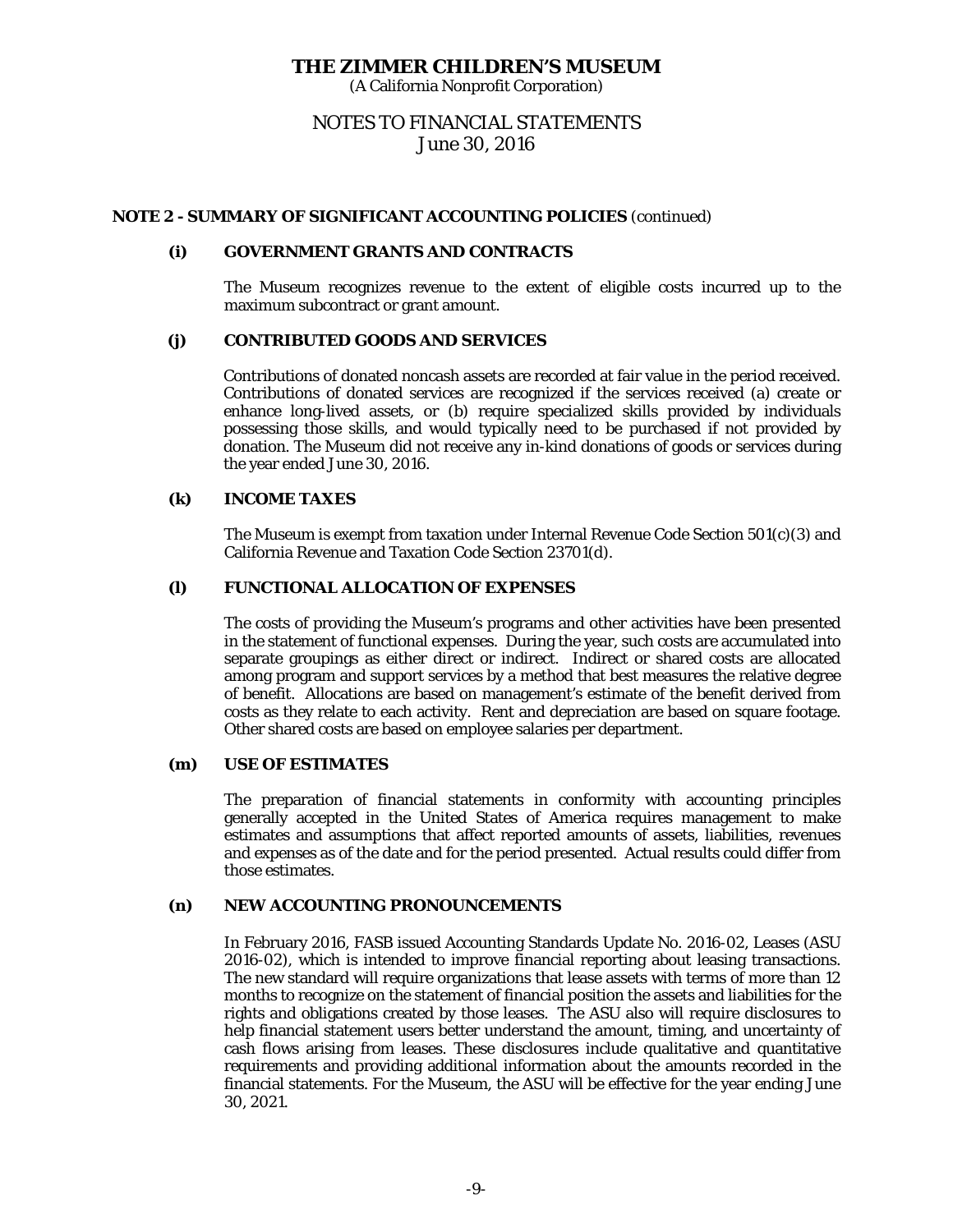(A California Nonprofit Corporation)

# NOTES TO FINANCIAL STATEMENTS June 30, 2016

# **NOTE 2 - SUMMARY OF SIGNIFICANT ACCOUNTING POLICIES** (continued)

#### **(n) NEW ACCOUNTING PRONOUNCEMENTS** (continued)

In August 2016, FASB issued Accounting Standards Update No. 2016-14, Presentation of Financial Statements of Not-for-Profit Entities (Topic 958), which is intended to reduce complexity in financial reporting. The ASU focuses on improving the current net asset classification requirements and information presented in financial statements that is useful in assessing a nonprofit's liquidity, financial performance, and cash flows. For the Museum, the ASU will be effective for the year ending June 30, 2019.

#### **(o) SUBSEQUENT EVENTS**

The Museum has evaluated events and transactions occurring subsequent to the statement of financial position date of June 30, 2016 for items that should potentially be recognized or disclosed in these financial statements. The evaluation was conducted through November 29, 2016, the date these financial statements were available to be issued. No such material events or transactions were noted to have occurred.

#### **NOTE 3 - INVESTMENTS**

 The Museum has implemented accounting standards which define fair value for those assets (and liabilities) that are re-measured and reported at fair value at each reporting period. This standard establishes a single authoritative definition of fair value, sets out a framework for measuring fair value based on inputs used, and requires additional disclosures about fair value measurements. This standard applies to fair value measurements already required or permitted by existing standards.

 In general, fair values determined by Level 1 inputs utilize quoted prices (unadjusted) in active markets for identical assets (or liabilities). Fair values determined by Level 2 inputs utilize data points that are observable such as quoted prices, interest rates and yield curves. Fair values determined by Level 3 inputs are unobservable data points for the asset (or liability) and include situations where there is little, if any, market activity for the asset (or liability).

The following table presents information about the Museum's assets that are measured at fair value on a recurring basis at June 30, 2016 and indicates the fair value hierarchy of the valuation techniques utilized to determine such fair value:

|                                                                                |    |                             | <b>Fair Value Measurements Using</b> |                                                                                                    |   |                                                                                  |   |                                                           |
|--------------------------------------------------------------------------------|----|-----------------------------|--------------------------------------|----------------------------------------------------------------------------------------------------|---|----------------------------------------------------------------------------------|---|-----------------------------------------------------------|
|                                                                                |    | Year Ended<br>June 30, 2016 |                                      | <b>Quoted Prices</b><br>in Active<br><b>Markets for</b><br>Identical<br><b>Assets</b><br>(Level 1) |   | Significant<br>Other<br><b>Observable</b><br>Inputs<br>(Level 2)                 |   | <b>Significant</b><br>Unobservable<br>Inputs<br>(Level 3) |
| <b>Cash Equivalents</b><br><b>Mutual Funds</b><br><b>Exchange Traded Funds</b> | \$ | 10.926<br>467.685<br>44,469 | <sup>S</sup>                         | 10.926<br>467,685<br>44,469                                                                        | S | $\overline{\phantom{a}}$<br>$\overline{\phantom{0}}$<br>$\overline{\phantom{m}}$ | S |                                                           |
| <b>TOTAL INVESTMENTS</b>                                                       | S  | 523,080                     | S                                    | 523.080                                                                                            | S | $\overline{\phantom{a}}$                                                         | S |                                                           |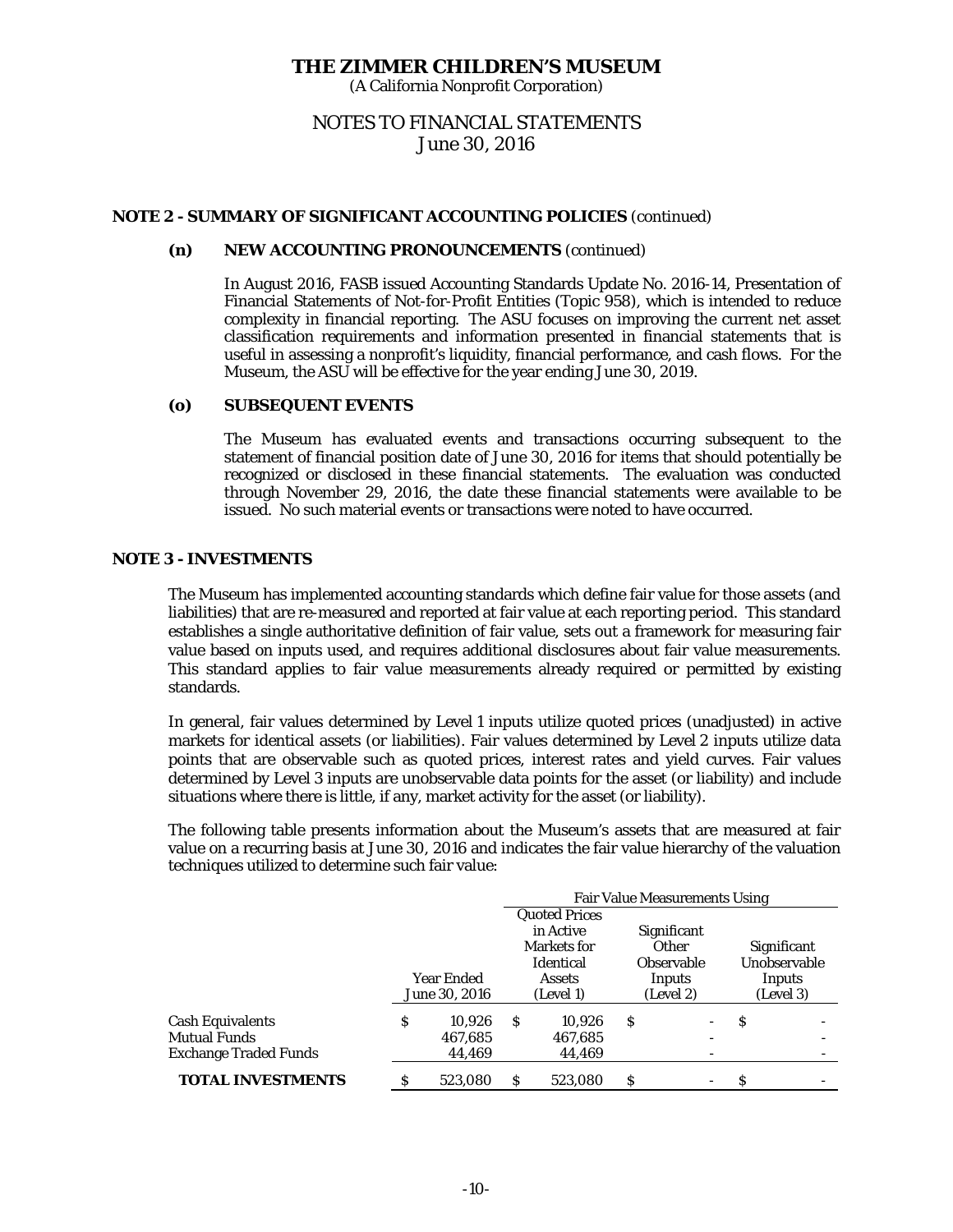(A California Nonprofit Corporation)

# NOTES TO FINANCIAL STATEMENTS June 30, 2016

## **NOTE 3 - INVESTMENTS** (continued)

The fair values of investments within Level 1 inputs were obtained based on quoted market prices at the closing of the last business day of the fiscal period. There were no transfers between levels during the year ended June 30, 2016.

Net investment loss consists of the following for the year ended June 30, 2016:

| <b>Interest and Dividends</b><br>Net Realized and Unrealized Loss | 26.785<br>(44, 281) |
|-------------------------------------------------------------------|---------------------|
| <b>INVESTMENT LOSS (Net)</b>                                      | (17.496)            |

#### **NOTE 4 - CONTRIBUTIONS RECEIVABLE**

Unconditional promises to give are included in the financial statements as contributions receivable and revenue of the appropriate net asset category. Contributions receivable are for future operations of the Museum and are expected to be realized in less than one year.

## **NOTE 5 - PROPERTY AND EQUIPMENT**

Property and equipment at June 30, 2016 are summarized as follows:

| <b>Museum Exhibits</b>                | S | 543.499    |
|---------------------------------------|---|------------|
| <b>Furniture and Equipment</b>        |   | 115,954    |
| <b>Computers and Information</b>      |   |            |
| <b>Technology Equipment</b>           |   | 118,830    |
| <b>TOTAL</b>                          |   | 778,283    |
| <b>Less: Accumulated Depreciation</b> |   | (609, 411) |
| <b>NET PROPERTY AND EQUIPMENT</b>     | Я | 168,872    |

Depreciation expense for the year ended June 30, 2016 was \$61,481.

#### **NOTE 6 - LINE OF CREDIT**

 The Museum has a revolving bank line of credit through March 2017. The line of credit is secured by the Museum's investment portfolio and bears interest at the prime rate plus 0.50%. The maximum borrowable amount is the lesser of (i) \$250,000 and (ii) the fair market value of the eligible securities pledged as collateral multiplied by the weighted average of predetermined advance rates. At June 30, 2016, there was no balance outstanding on the line of credit. The prime rate was 3.50% at June 30, 2016.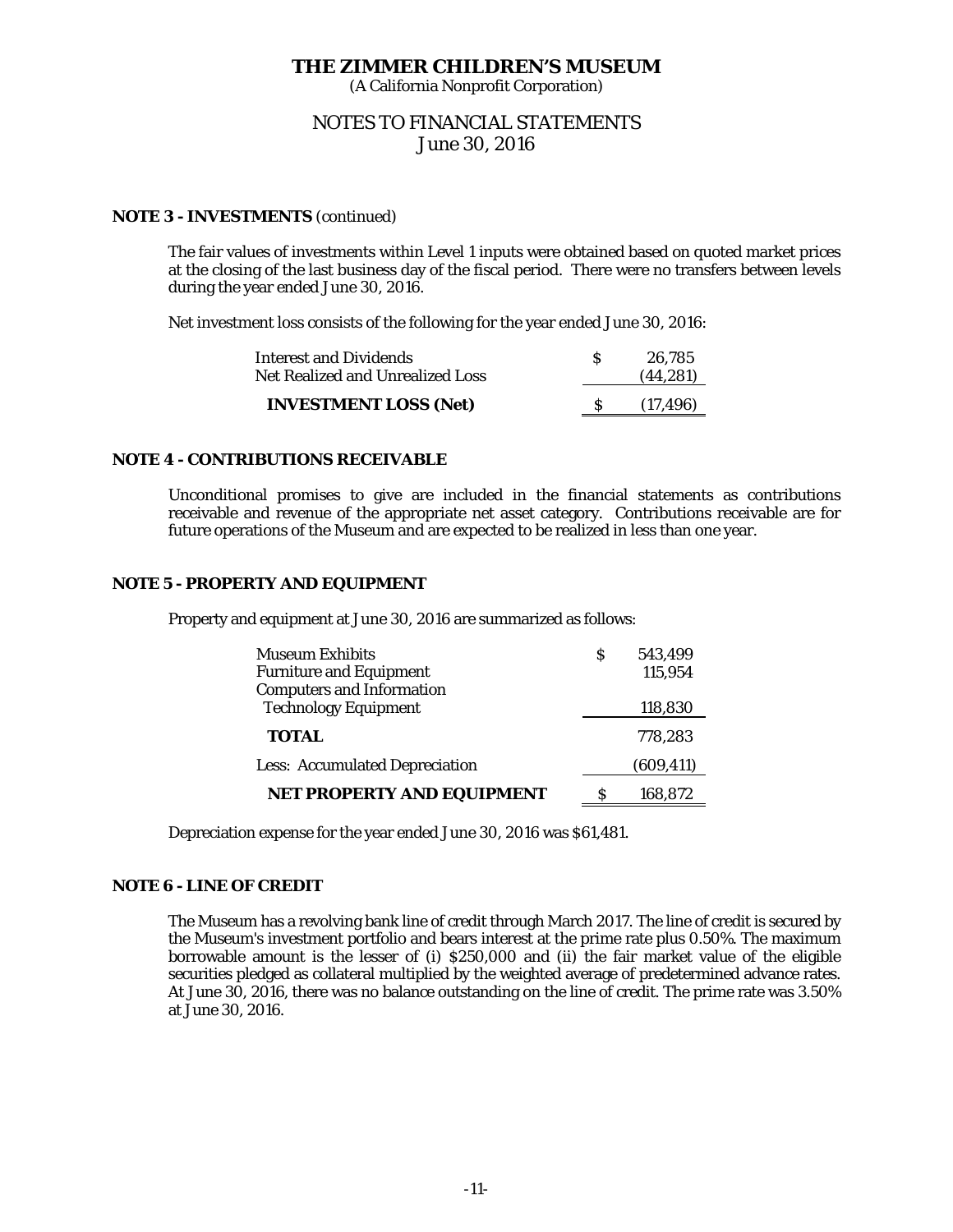(A California Nonprofit Corporation)

# NOTES TO FINANCIAL STATEMENTS June 30, 2016

# **NOTE 7 - ACCOUNTS PAYABLE AND ACCRUED LIABILITIES**

Accounts payable and accrued liabilities at June 30, 2016 consist of the following:

| <b>Accounts Payable</b>                                         | S | 43.285 |
|-----------------------------------------------------------------|---|--------|
| <b>Accrued Vacation</b>                                         |   | 28,821 |
| <b>Accrued Payroll and Payroll Taxes</b>                        |   | 13.174 |
| <b>TOTAL ACCOUNTS PAYABLE</b><br><b>AND ACCRUED LIABILITIES</b> |   | 85.280 |

## **NOTE 8 - DEFERRED REVENUE**

Deferred revenue consists of the following at June 30, 2016:

| <b>Fees for Service</b><br><b>Membership Dues</b> | 205.784<br>62.275 |
|---------------------------------------------------|-------------------|
| <b>TOTAL DEFERRED REVENUE</b>                     | 268.059           |

# **NOTE 9 - COMMITMENTS AND CONTINGENCIES**

## **(a) OPERATING LEASES**

The Museum leases office space and facilities under a month-to-month operating lease from JFC.

Rent and occupancy expense under operating leases for the year ended June 30, 2016 was \$263,045. Rent and occupancy payments are withheld from the monthly allocation support received from JFC.

# **(b) GOVERNMENT GRANTS**

The Museum's grants are subject to inspection and audit by the corresponding funding agencies. The purpose is to determine whether the funds were used in accordance with funding agency guidelines and regulations. The potential exists for disallowance of previously funded costs. No provision has been made for any liabilities that may arise from such audits since the amounts, if any, cannot be determined.